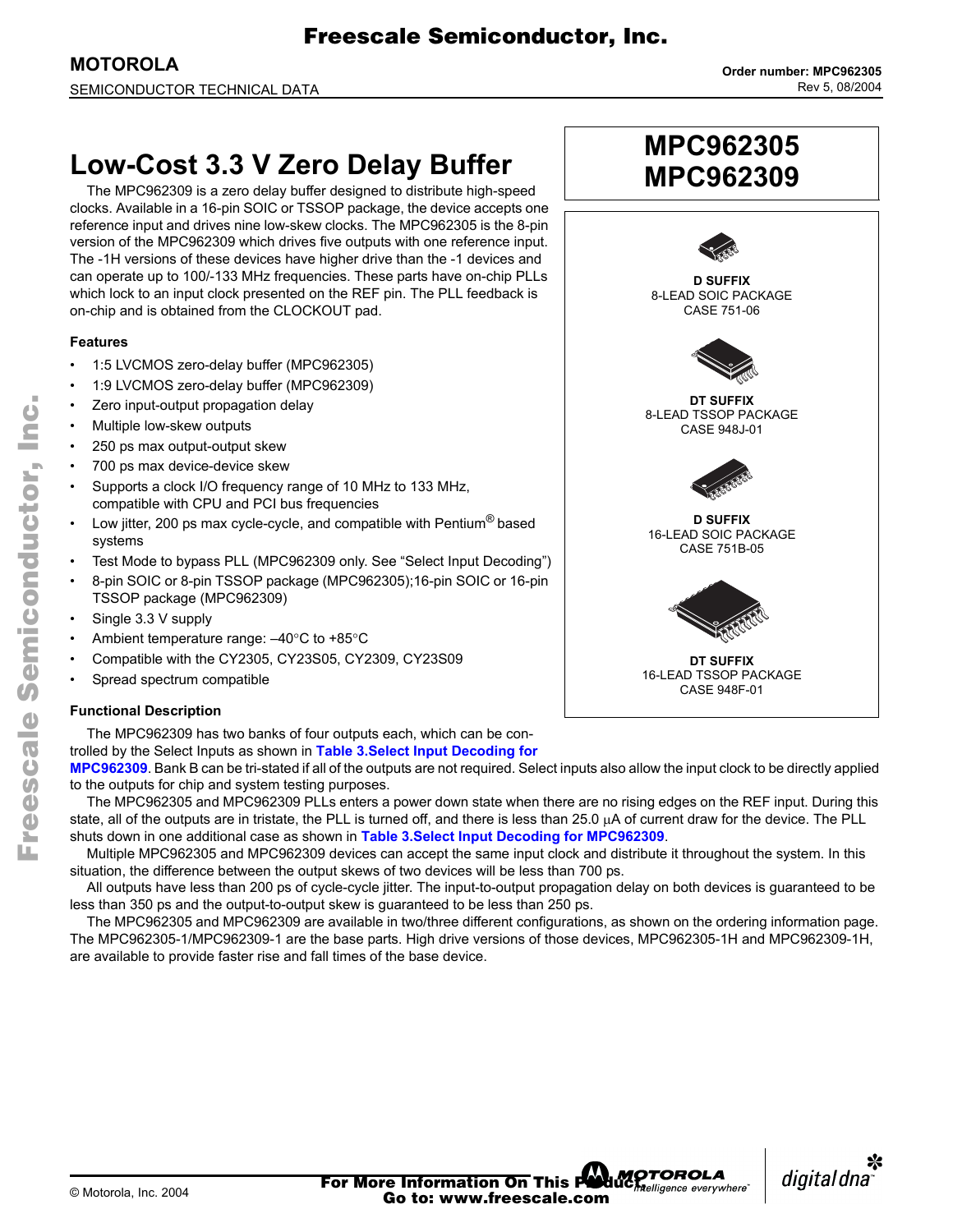## **MPC962305 MPC962309**



| <b>Pin Configuration</b>                                                                                                                                 |                                                                                                                                                    |  |  |
|----------------------------------------------------------------------------------------------------------------------------------------------------------|----------------------------------------------------------------------------------------------------------------------------------------------------|--|--|
| SOIC/TSSOP                                                                                                                                               |                                                                                                                                                    |  |  |
| <b>Top View</b>                                                                                                                                          |                                                                                                                                                    |  |  |
| REF I<br>1<br><b>CLKA1</b> F<br>2<br>3<br>CLKA <sub>2</sub><br>$V_{DD}$<br>4<br>5<br>GND <sup>[</sup><br>6<br>CLKB1<br>CLKB <sub>2</sub><br>7<br>8<br>S2 | <b>CLKOUT</b><br>16<br>CLKA4<br>15<br>CLKA3<br>14<br><b>V<sub>DD</sub></b><br>13<br>12<br>GND<br>11<br>CLKB4<br>CLKB3<br>10<br>S <sub>1</sub><br>9 |  |  |
| <b>SOIC/TSSOP</b>                                                                                                                                        |                                                                                                                                                    |  |  |
| <b>Top View</b>                                                                                                                                          |                                                                                                                                                    |  |  |
| REF r                                                                                                                                                    | CLKOUT<br>8                                                                                                                                        |  |  |
| CLK2 <sub>I</sub><br>$\overline{c}$                                                                                                                      | CLK4                                                                                                                                               |  |  |
| 3<br>CLK1 <sub>L</sub>                                                                                                                                   | 6                                                                                                                                                  |  |  |
| <b>GND</b> r<br>4                                                                                                                                        | LK3<br>5                                                                                                                                           |  |  |

### **Table 1. Pin Description for MPC962309**

| Pin | Signal              | <b>Description</b>                             |
|-----|---------------------|------------------------------------------------|
|     | REF <sup>1</sup>    | Input reference frequency, 5 V-tolerant input  |
| 2   | CLKA1 <sup>2</sup>  | Buffered clock output, Bank A                  |
| 3   | CLKA2 <sup>2</sup>  | Buffered clock output, Bank A                  |
| 4   | $V_{DD}$            | 3.3 V supply                                   |
| 5   | <b>GND</b>          | Ground                                         |
| 6   | CLKB1 <sup>2</sup>  | Buffered clock output, Bank B                  |
| 7   | CLKB2 <sup>2</sup>  | Buffered clock output, Bank B                  |
| 8   | S2 <sup>3</sup>     | Select input, bit 2                            |
| 9   | $S1^3$              | Select input, bit 1                            |
| 10  | CLKB3 <sup>2</sup>  | Buffered clock output, Bank B                  |
| 11  | CLKB4 <sup>2</sup>  | Buffered clock output, Bank B                  |
| 12  | <b>GND</b>          | Ground                                         |
| 13  | $V_{DD}$            | 3.3 V supply                                   |
| 14  | CLKA3 <sup>2</sup>  | Buffered clock output, Bank A                  |
| 15  | CLKA4 <sup>2</sup>  | Buffered clock output, Bank A                  |
| 16  | CLKOUT <sup>2</sup> | Buffered output, internal feedback on this pin |

### **Table 2. Pin Description for MPC962305**

| Pin | Signal               | <b>Description</b>                                   |
|-----|----------------------|------------------------------------------------------|
|     | REF <sup>1</sup>     | Input reference frequency, 5 V-tolerant input        |
| 2   | CLK2 <sup>2</sup>    | Buffered clock output                                |
| 3   | CLK1 <sup>2</sup>    | Buffered clock output                                |
| 4   | <b>GND</b>           | Ground                                               |
| 5   | CLK3 <sup>2</sup>    | Buffered clock output                                |
| 6   | $V_{DD}$             | 3.3 V supply                                         |
|     | CLK4 <sup>2</sup>    | Buffered clock output                                |
| 8   | CI KOUT <sup>2</sup> | Buffered clock output, internal feedback on this pin |

1. Weak pull-down.

2. Weak pull-down on all outputs.

3. Weak pull-ups on these inputs.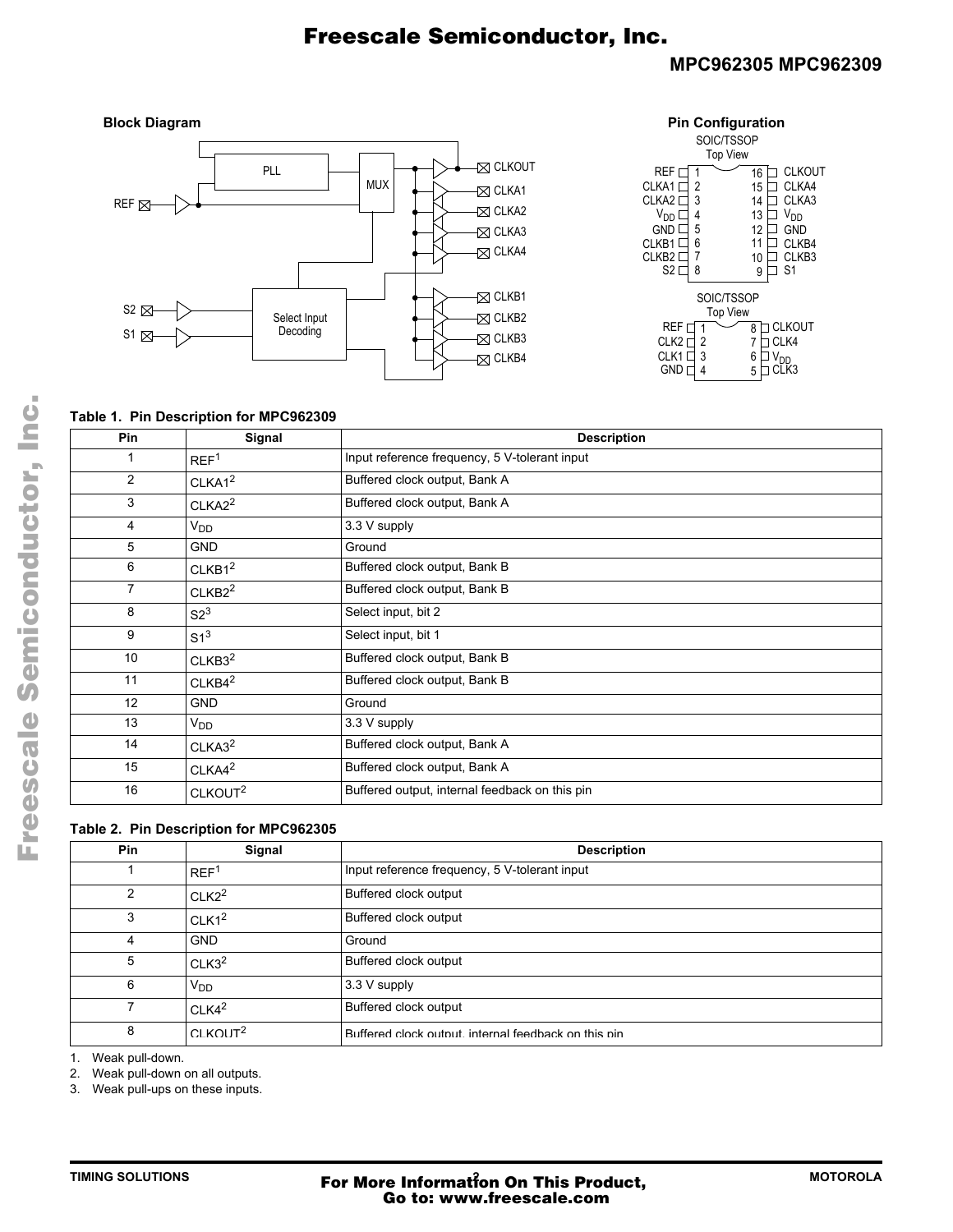## **MPC962305 MPC962309**

| S <sub>2</sub> | S1 | <b>CLOCK A1-A4</b> | <b>CLOCK B1-B4</b> | CLKOUT <sup>1</sup> | <b>Output Source</b> | <b>PLL Shutdown</b> |
|----------------|----|--------------------|--------------------|---------------------|----------------------|---------------------|
|                |    | Three-State        | Three-State        | <b>Driven</b>       | PLL                  |                     |
|                |    | Driven             | Three-State        | <b>Driven</b>       | PLL                  |                     |
|                |    | Driven             | Driven             | <b>Driven</b>       | Reference            |                     |
|                |    | Driven             | Driven             | Driven              | PLL                  |                     |

<span id="page-2-0"></span>**Table 3. Select Input Decoding for MPC962309**

1. This output is driven and has an internal feedback for the PLL. The load on this output can be adjusted to change the skew between the reference and output.

### **Table 4. Maximum Ratings**

| <b>Characteristics</b>                                  | Value                          | Unit |
|---------------------------------------------------------|--------------------------------|------|
| Supply Voltage to Ground Potential                      | $-0.5$ to $+3.9$               |      |
| DC Input Voltage (Except Ref)                           | $-0.5$ to V <sub>DD</sub> +0.5 |      |
| DC Input Voltage REF                                    | $-0.5$ to 5.5                  |      |
| Storage Temperature                                     | $-65$ to $+150$                | ℃    |
| Junction Temperature                                    | 150                            | ∘C   |
| Static Discharge Voltage (per MIL-STD-883, Method 3015) | >2000                          |      |

### **Table 5. Operating Conditions for MPC962305-X and MPC962309-X Industrial Temperature Devices**

| <b>Parameter</b>  | <b>Description</b>                          | Min   | Max | Unit |
|-------------------|---------------------------------------------|-------|-----|------|
| $V_{DD}$          | Supply Voltage                              | 3.0   | 3.6 |      |
| Т <sub>А</sub>    | Operating Temperature (Ambient Temperature) | $-40$ | 85  | ℃    |
| $C_{1}$           | Load Capacitance, below 100 MHz             |       | 30  | рF   |
| C <sub>1</sub>    | Load Capacitance, from 100 MHz to 133 MHz   |       | 10  | pF   |
| $C_{\mathsf{IN}}$ | Input Capacitance                           |       |     | рF   |

### **Table 6. Electrical Characteristics for MPC962305-X and MPC962309-X Industrial Temperature Devices1**

| <b>Parameter</b>       | <b>Description</b>               | <b>Test Conditions</b>                                          | Min | Max   | Unit   |
|------------------------|----------------------------------|-----------------------------------------------------------------|-----|-------|--------|
| $V_{IL}$               | Input LOW Voltage <sup>2</sup>   |                                                                 |     | 0.8   | $\vee$ |
| $V_{\text{IH}}$        | Input HIGH Voltage <sup>2</sup>  |                                                                 | 2.0 |       | $\vee$ |
| ЧL.                    | Input LOW Current                | $V_{IN} = 0 V$                                                  |     | 50.0  | μA     |
| ŀщ                     | Input HIGH Current               | $V_{IN} = V_{DD}$                                               |     | 100.0 | μA     |
| $V_{OL}$               | Output LOW Voltage <sup>3</sup>  | $I_{OL}$ = 8 mA (-1)<br>$I_{OH}$ = 12 mA (-1H)                  |     | 0.4   | $\vee$ |
| $V_{OH}$               | Output HIGH Voltage <sup>3</sup> | $I_{OH} = -8$ mA (-1)<br>$I_{\text{O}} = -12 \text{ mA } (-1H)$ | 2.4 |       | $\vee$ |
| $I_{DD}$ (PD mode)     | Power Down Supply Current        | $REF = 0 MHz$                                                   |     | 25.0  | μA     |
| <b>I</b> <sub>DD</sub> | <b>Supply Current</b>            | Unloaded outputs at 66.67 MHz,<br>SEL inputs at $V_{DD}$        |     | 35.0  | mA     |

1. All parameters are specified with loaded outputs.

2. REF input has a threshold voltage of  $V_{\text{PP}}/2$ .

3. Parameter is guaranteed by design and characterization. Not 100% tested in production.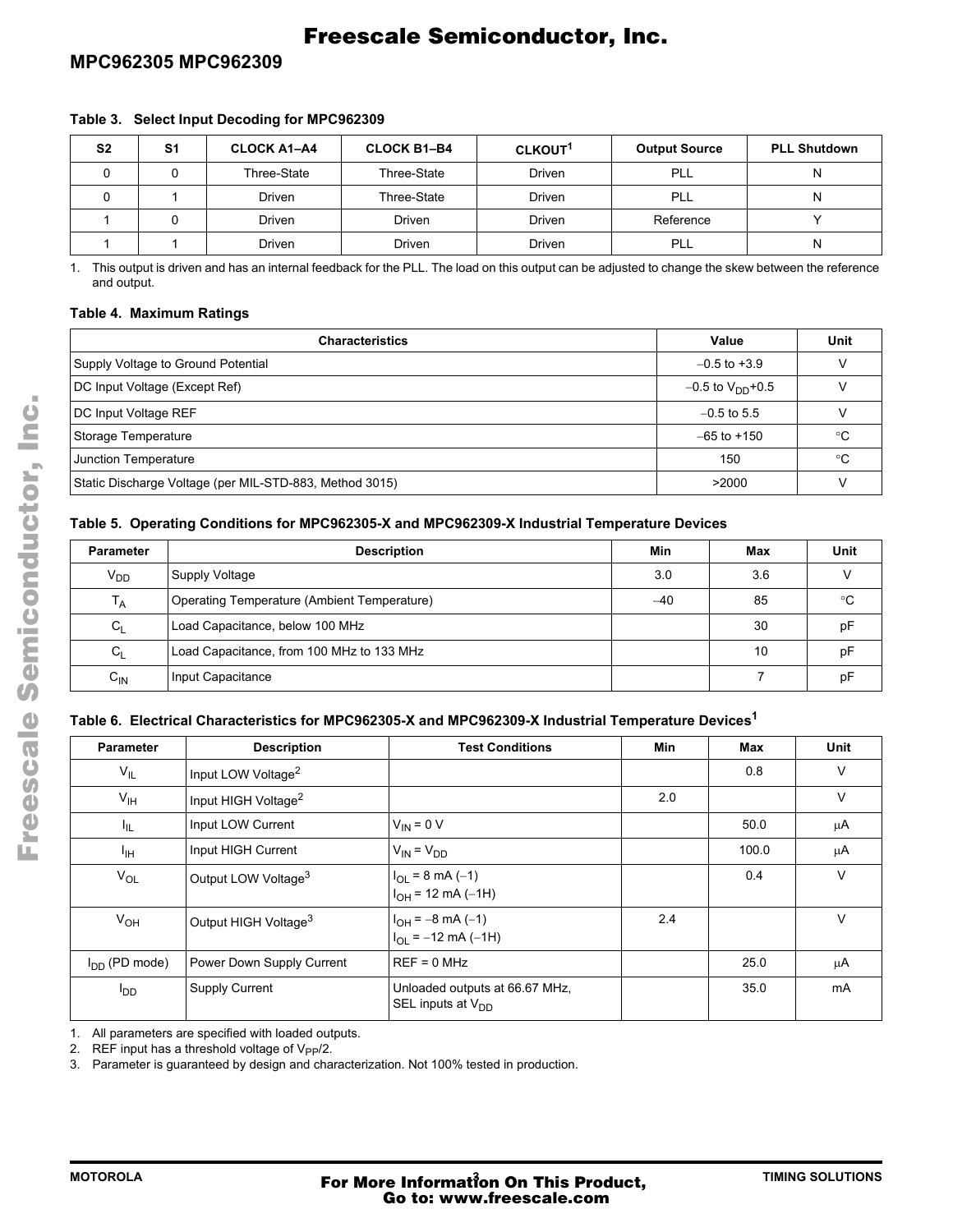| <b>Parameter</b>  | Name                                                         | <b>Test Conditions</b>                                                         | Min      | Typ      | Max           | Unit                     |
|-------------------|--------------------------------------------------------------|--------------------------------------------------------------------------------|----------|----------|---------------|--------------------------|
| $t_1$             | <b>Output Frequency</b>                                      | 30-pF load<br>10-pF load                                                       | 10<br>10 |          | 100<br>133.33 | <b>MHz</b><br><b>MHz</b> |
|                   | Duty Cycle <sup>2</sup> = $t_2 \div t_1$                     | Measured at 1.4 V, $F_{\text{OUT}}$ = 66.67 MHz                                | 40.0     | 50.0     | 60.0          | $\frac{0}{0}$            |
| $t_3$             | Rise Time <sup>2</sup>                                       | Measured between 0.8 V and 2.0 V                                               |          |          | 2.50          | ns                       |
| $t_4$             | Fall Time <sup>2</sup>                                       | Measured between 0.8 V and 2.0 V                                               |          |          | 2.50          | ns                       |
| $t_5$             | Output to Output Skew <sup>2</sup>                           | All outputs equally loaded                                                     |          |          | 250           | ps                       |
| $t_{6A}$          | Delay, REF Rising Edge to<br>CLKOUT Rising Edge <sup>2</sup> | Measured at $V_{DD}/2$                                                         |          | 0        | ±350          | ps                       |
| $t_{6B}$          | Delay, REF Rising Edge to<br>CLKOUT Rising Edge <sup>2</sup> | Measured at $V_{DD}/2$ . Measured in PLL Bypass Mode,<br>MPC962309 device only | 1        | 5        | 8.7           | ns                       |
| t <sub>7</sub>    | Device to Device Skew <sup>2</sup>                           | Measured at $V_{DD}/2$ on the CLKOUT pins of devices                           |          | $\Omega$ | 700           | ps                       |
| t                 | Cycle to Cycle Jitter <sup>2</sup>                           | Measured at 66.67 MHz, loaded outputs                                          |          |          | 200           | ps                       |
| t <sub>LOCK</sub> | PLL Lock Time <sup>2</sup>                                   | Stable power supply, valid clock presented on REF pin                          |          |          | 1.0           | ms                       |

### **Table 7. Switching Characteristics for MPC962305-1 and MPC962309-1 Industrial Temperature Devices<sup>1</sup>**

1. All parameters are specified with loaded outputs.

2. Parameter is guaranteed by design and characterization. Not 100% tested in production.

### **Table 8. Switching Characteristics for MPC962305-1H and MPC962309-1H Industrial Temperature Devices<sup>1</sup>**

| <b>Parameter</b>  | Name                                                         | <b>Test Conditions</b>                                                                | Min          | Typ  | Max           | Unit                     |
|-------------------|--------------------------------------------------------------|---------------------------------------------------------------------------------------|--------------|------|---------------|--------------------------|
| $t_1$             | <b>Output Frequency</b>                                      | 30-pF load<br>10-pF load                                                              | 10<br>10     |      | 100<br>133.33 | <b>MHz</b><br><b>MHz</b> |
|                   | Duty Cycle <sup>2</sup> = t2 ÷ t1                            | Measured at 1.4 V, $F_{\text{OUT}}$ = 66.67 MHz                                       | 40.0         | 50.0 | 60.0          | $\%$                     |
|                   | Duty Cycle <sup>2</sup> = $t2 \div t1$                       | Measured at 1.4 V, $F_{\text{OUT}}$ < 50 MHz                                          | 45.0         | 55.0 | 55.0          | $\frac{0}{0}$            |
| $t_3$             | Rise Time <sup>2</sup>                                       | Measured between 0.8 V and 2.0 V                                                      |              |      | 1.50          | ns                       |
| $t_4$             | Fall Time <sup>2</sup>                                       | Measured between 0.8 V and 2.0 V                                                      |              |      | 1.50          | ns                       |
| $t_{5}$           | Output to Output Skew <sup>2</sup>                           | All outputs equally loaded                                                            |              |      | 250           | ps                       |
| $t_{6A}$          | Delay, REF Rising Edge to<br>CLKOUT Rising Edge <sup>2</sup> | Measured at V <sub>DD</sub> /2                                                        |              | 0    | ±350          | ps                       |
| $t_{6B}$          | Delay, REF Rising Edge to<br>CLKOUT Rising Edge <sup>2</sup> | Measured at V <sub>DD</sub> /2. Measured in PLL Bypass Mode,<br>MPC962309 device only | 1            | 5    | 8.7           | ns                       |
| $t_7$             | Device to Device Skew <sup>2</sup>                           | Measured at $V_{DD}/2$ on the CLKOUT pins of devices                                  |              | 0    | 700           | ps                       |
| $t_8$             | Output Slew Rate <sup>2</sup>                                | Measured between 0.8 V and 2.0 V using Test Circuit #2                                | $\mathbf{1}$ |      |               | V/ns                     |
| tj                | Cycle to Cycle Jitter <sup>2</sup>                           | Measured at 66.67 MHz, loaded outputs                                                 |              |      | 200           | ps                       |
| t <sub>LOCK</sub> | PLL Lock Time <sup>2</sup>                                   | Stable power supply, valid clock presented on REF pin                                 |              |      | 1.0           | ms                       |

1. All parameters are specified with loaded outputs.

2. Parameter is guaranteed by design and characterization. Not 100% tested in production.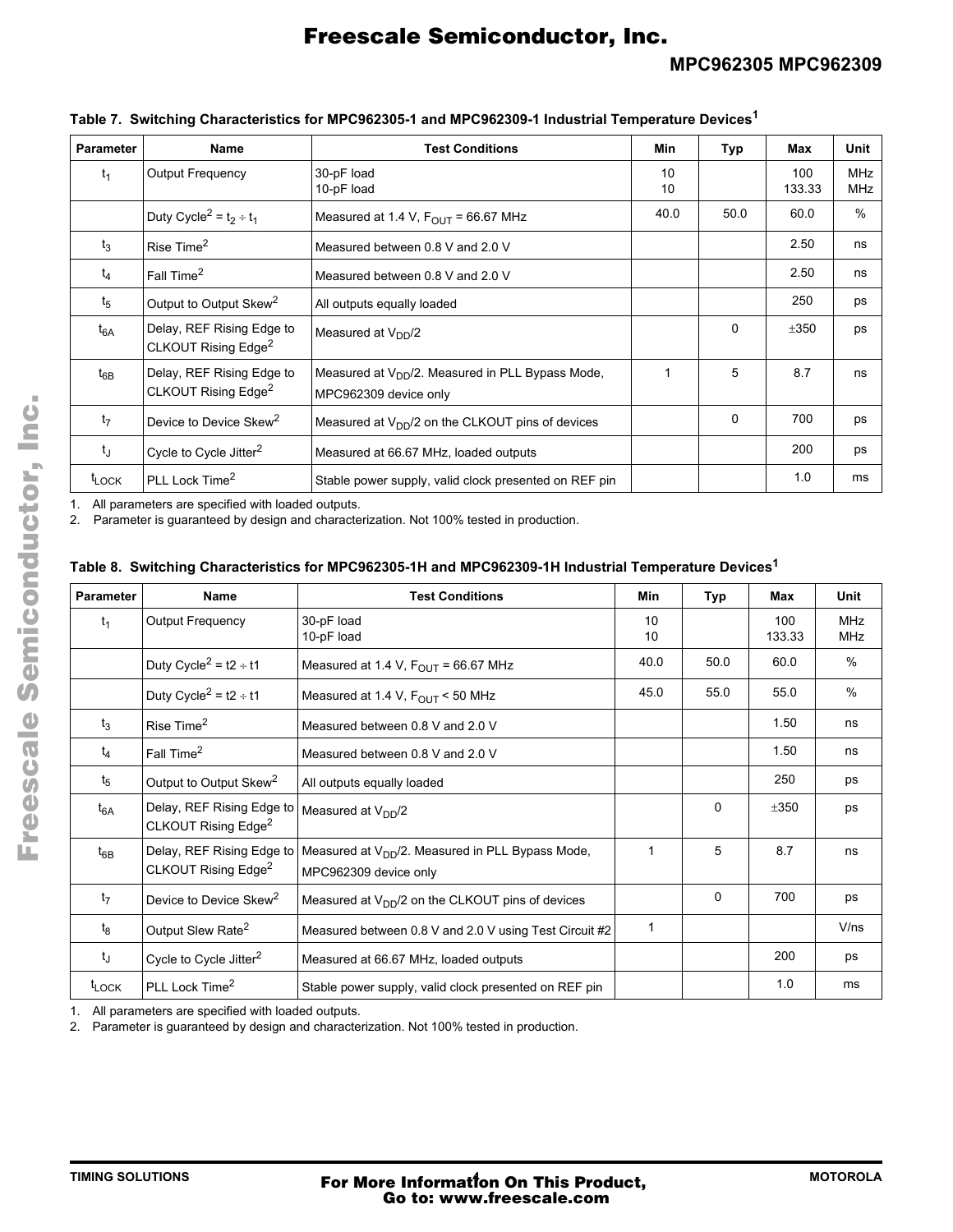## **APPLICATIONS INFORMATION**



The pin-to-pin skew is defined as the worst case difference in propagation delay between any similar delay path within a single device



The time from the PLL controlled edge to the non-controlled edge, divided by the time between PLL controlled edges, expressed as a percentage

**Figure 3. Output Duty Cycle (DC)**



The variation in cycle time of a signal between adjacent cycles, over a random sample of adjacent cycle pairs

### **Figure 5. Cycle-to-Cycle Jitter**



### Figure 1. Output-to-Output Skew t<sub>SK(O)</sub> **Figure 2. Static Phase Offset Test Reference**



**Figure 4. Device-to-Device Skew**



**Figure 6. Output Transition Time Test Reference**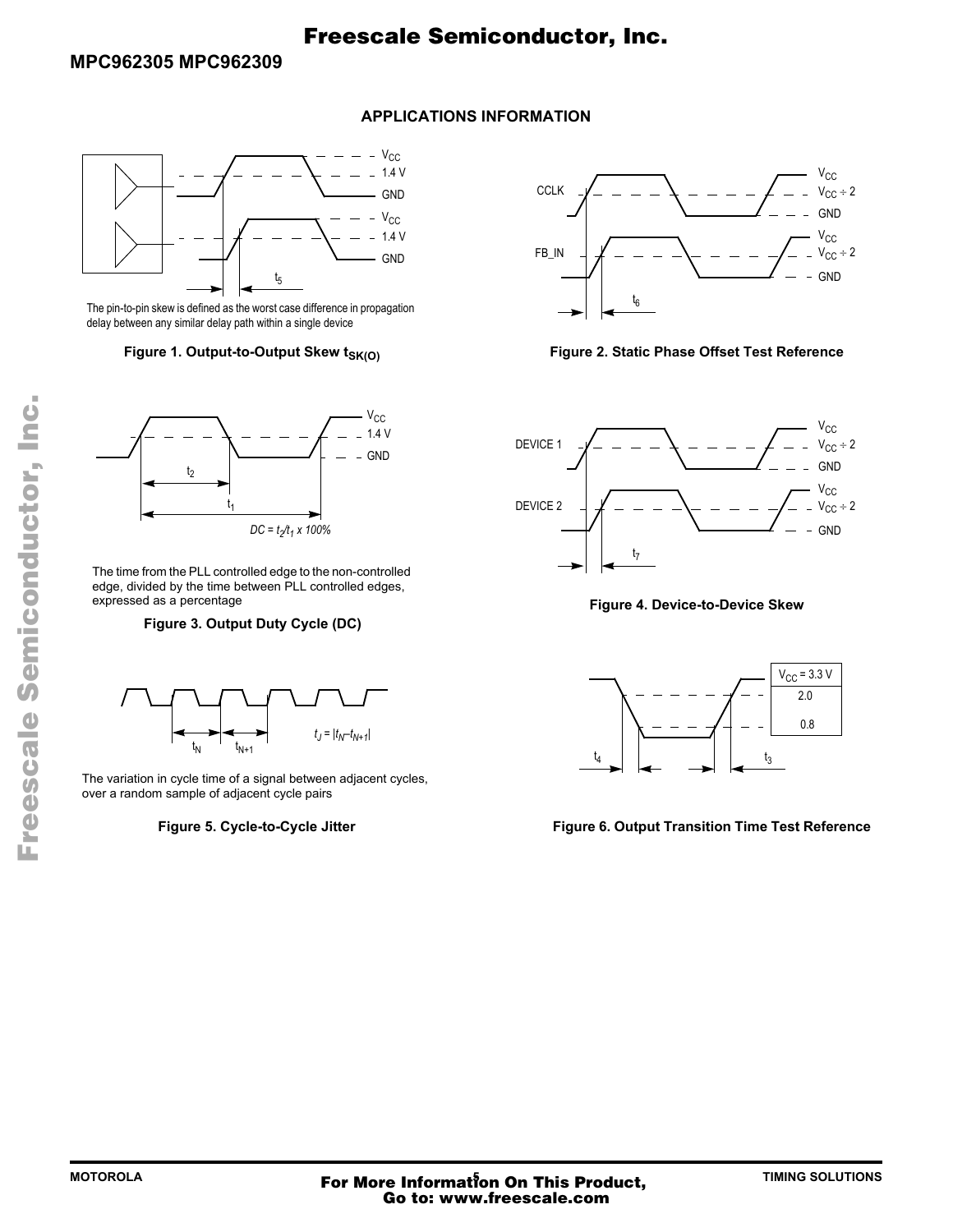## **MPC962305 MPC962309**







Test Circuit for  $t_8$ , Output slew rate on  $-1H$ ,  $-5$  device

### **Table 9. Ordering Information**

| <b>Ordering Code</b> | Package Type                      |
|----------------------|-----------------------------------|
| MPC962305D-1         | 8-pin 150-mil SOIC                |
| MPC962305D-1R2       | 8-pin 150-mil SOIC-Tape and Reel  |
| MPC962305D-1H        | 8-pin 150-mil SOIC                |
| MPC962305D-1HR2      | 8-pin 150-mil SOIC-Tape and Reel  |
| MPC962305DT-1H       | 8-pin 150-mil TSSOP               |
| MPC962305DT-1HR2     | 8-pin 150-mil TSSOP-Tape and Reel |
| MPC962309D-1         | 16-pin 150-mil SOIC               |
| MPC962309D-1R2       | 16-pin 150-mil SOIC-Tape and Reel |
| MPC962309D-1H        | 16-pin 150-mil SOIC               |
| MPC962309D-1HR2      | 16-pin 150-mil SOIC-Tape and Reel |
| MPC962309DT-1H       | 16-pin 4.4-mm TSSOP               |
| MPC962309DT-1HR2     | 16-pin 4.4-mm TSSOP-Tape and Reel |

F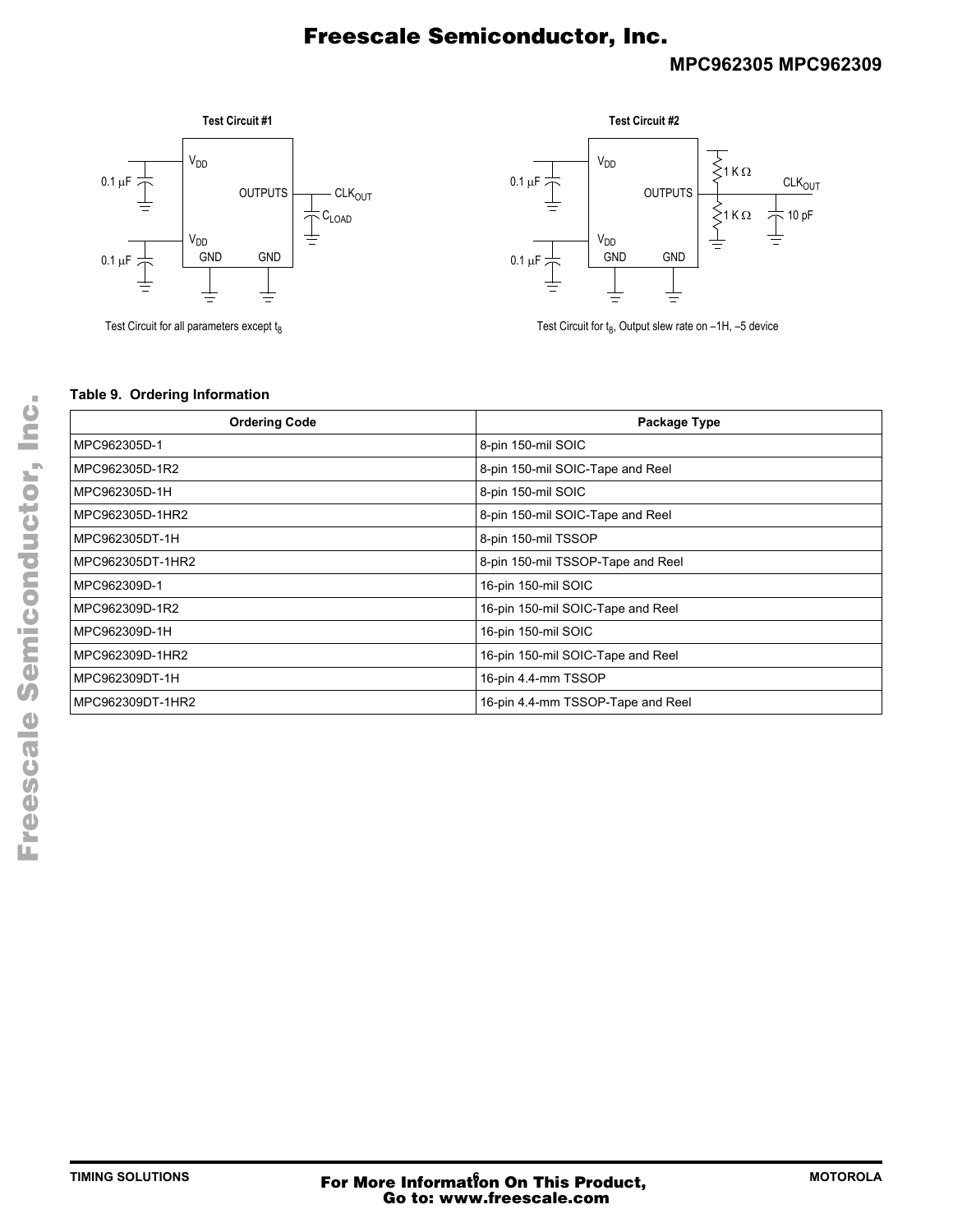**D SUFFIX** 8-LEAD SOIC PACKAGE CASE 751-06 ISSUE T NOTES:<br>1. DIMENSIONING AND TOLERANCING PER ASME<br>2. DIMENSIONS ARE IN MILLIMETER.<br>2. DIMENSION D AND E DO NOT INCLUDE MOLD **A D C** ф 面 A 曲 **8 5** PROTRUSION.<br>4. MAXIMUM MOLD PROTRUSION 0.15 PER SIDE.<br>5. DIMENSION B DOES NOT INCLUDE DAMBAR<br>PROTRUSION SHALL BE 0.127 TOTAL IN EXCESS<br>PROTRUSION SHALL BE 0.127 TOTAL IN EXCESS<br>OF THE B DIMENSION AT MAXIMUM MATERIAL  $H \bigoplus 0.25 \circledM \bigotimes B \circledM$ **E H 1 4** CONDITION. **h X 45˚ MILLIMETERS** θ  $\theta$  **e DIM MIN MAX A** 1.35 1.75<br>**A1** 0.10 0.25 **A1** 0.10 0.25<br>**B** 0.35 0.49  $\Gamma$  **C B** 0.35 0.49<br> **C** 0.19 0.25<br> **D** 4.80 5.00 **SEATING**  $\frac{0.19}{4.80}$ **PLANE** 4.80 5.00<br>3.80 4.00 **L E** 4.00 0.10  $\triangle$ **e** 1.27 BSC<br> **H** 5.80 6.20 **H** 5.80 **A1 B h**  $0.25$  0.50 **L** 0.40 1.25  $0.25 \circledR$  C B  $\circledS$  A  $\circledS$  $\oplus$  $0^\circ$  7 **q D SUFFIX** 16-LEAD SOIC PACKAGE 2. D. 0010 17101 **ISSUE K**  $\overline{\bigoplus}$  0.25  $\circledR$  | B **1.75** 7. BASE, #1 8. EMITTER, #1 **A** 7. GATE, #1 **8X 6.2** 8. EMITTER  $1.35$   $\begin{array}{|c|c|c|c|c|} \hline \textbf{0.25} & \textbf{0.25} \ \hline \end{array}$ **PIN'S 5.8 0.10 16X 0.49 6**<br>**16X 0.35 NUMBER** STYLE 6: **1 16**  $\blacksquare$  $A \mid B$  $\mathbb{P}$   $\longrightarrow$   $\mathbb{P}$   $\rightarrow$   $\mathbb{P}$   $\rightarrow$   $\mathbb{P}$   $\rightarrow$   $\mathbb{P}$   $\rightarrow$   $\mathbb{P}$   $\rightarrow$   $\mathbb{P}$   $\rightarrow$   $\mathbb{P}$   $\rightarrow$   $\mathbb{P}$   $\rightarrow$   $\mathbb{P}$   $\rightarrow$   $\mathbb{P}$   $\rightarrow$   $\mathbb{P}$   $\rightarrow$   $\mathbb{P}$   $\rightarrow$   $\mathbb{P}$   $\rightarrow$   $\mathbb{P}$   $\rightarrow$   $\mathbb{P}$   $\$  PIN 1. DRAIN 2. DRAIN  $\begin{bmatrix} 1 & 0 \\ 0 & 1 \end{bmatrix}$  $|A|D|$  2. BASE, #1  $\Box$  3. DRAIN 4. DRAIN 5. GATE **PIN 1 INDEX**  $\frac{1}{2}$   $\frac{1}{2}$ **14X** 4. SOURCE  $\mathbb{H} \longrightarrow \mathbb{H}$ **1.27** 5. SOURCE 5. DRAIN  $\Box$ D 6. GATE 3 7. SECOND STAGE Vd NOTES:<br>1. DIMENSIONS NOTES:<br>
1. DIMENSIONS ARE IN MILLIMETERS.<br>
2. DIMENSIONING AND TOLERANCING PER<br>
2. DIMENSIONING AND TOLERANCING PER<br>
3. DATUMS A AND B TO BE DETERMINED AT THE<br>
PLANE WHERE THE BOTTOM OF THE LEADS<br>
A LEAT THE PLASTIC BODY.<br>  $\Box$ n  $\sqrt{4}$   $\sqrt{10.0}$  $\mathsf{b} \cdot \mathbf{I}$ ÷, **9.8**  $\Box$ Ð **A A**  $\mathbf{A}$ STYLE 11: PLANE<br>
EXIT TH<br>
A. THIS DI<br>
FLASH,<br>
NOT EX<br>
NOT SOUR-<br>
NOT SOUR-<br>
NOT SOUR- $\Box$ O PIN 1. right in the set of the set of the set of the set of the set of the set of the set of the set of the set of the set of the set of the set of the set of the set of the set of the set of the set of the set of the set of the 2. COLLECTOR, DIE #1 2. BIAS 1 2. GATE 1 3. OUTPUT 3. SOURCE 2  $\Box$ ┯┑  $\overline{\phantom{a}}$  . Expanding the set of  $\overline{\phantom{a}}$  4. GROUND 4. GATE 2 5. EMITTER, COMMON 5. GROUND 5. DRAIN 2 8 D **8 9** 6. BIAS 2 **SEATING**<br>
PLANE DIMENSION IS DETERMINED AT THE PLANE<br>
WHERE THE BOTTOM OF THE LEADS EXIT<br>
S. THE PLASTIC BODY.<br>
S. THE PLASTIC BODY.<br>
INTER-LEAD FLASH OR PROTRUSIONS.<br>
INTER-LEAD FLASH AND PROTRUSIONS.<br>
SHALL NOT EXCEED 0.25MM PER SIDE. T 7. BASE, DIE #1 <u>7. Input in the second second</u>  $\overline{M}$  WHE 8. EMITTER, COMMON **16X**  $\leftarrow$ **B**<br>3.8 **B**  $\bigcirc$  0.1 T **5 DIMENSION IS** WHERE THE BOTT<br>
THE PLASTIC BOD<br>
6. THIS DIMENSION I<br>
DAMBAR PROTRU:<br>
DAMBAR PROTRU:<br>
DAMBAR PROTRU:<br>
THE LEAD WIDTH WHERE THE BOTTOM OF THE LEADS EXIT<br>
THE PLASTIC BODY.<br>
DAMBAR PROTRUSION. ALLOWABLE<br>
DAMBAR PROTRUSION. ALLOWABLE<br>
DAMBAR PROTRUSION SHALL NOT CAUSE<br>
THE LEAD WIDTH TO EXCEED 0.62MM. 4. GATE 5. DRAIN 6. DRAIN 7. DRAIN **0.50 X45˚ 0.25**  $\sim$  0.25 **0.19** STYLE 18:  $\begin{array}{c|c} 1.25 & - & 7 \\ 0.40 & 0 & 0 \end{array}$ **0.40 0˚ SECTION A-A**

## **PACKAGE DIMENSIONS**

F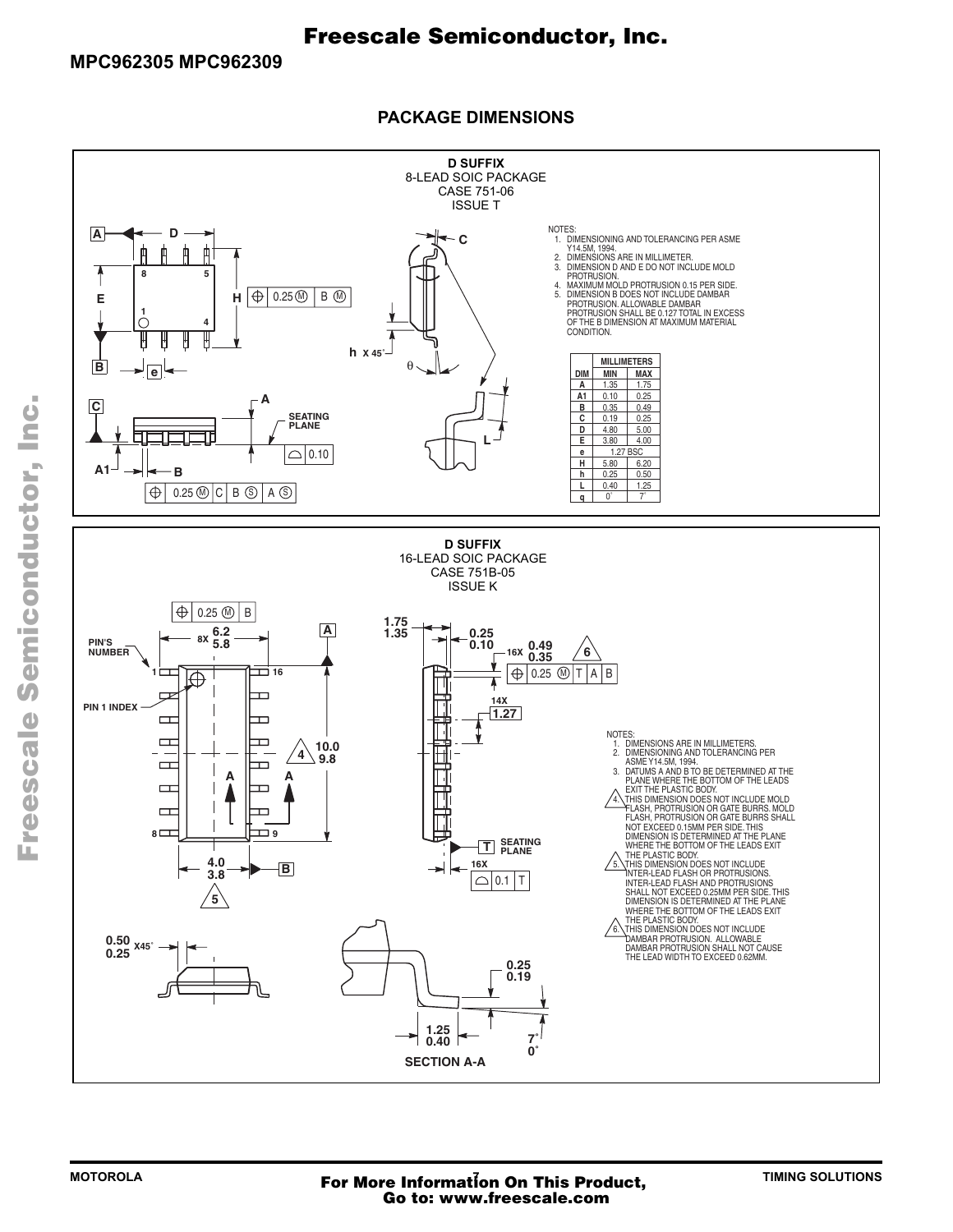## **PACKAGE DIMENSIONS**

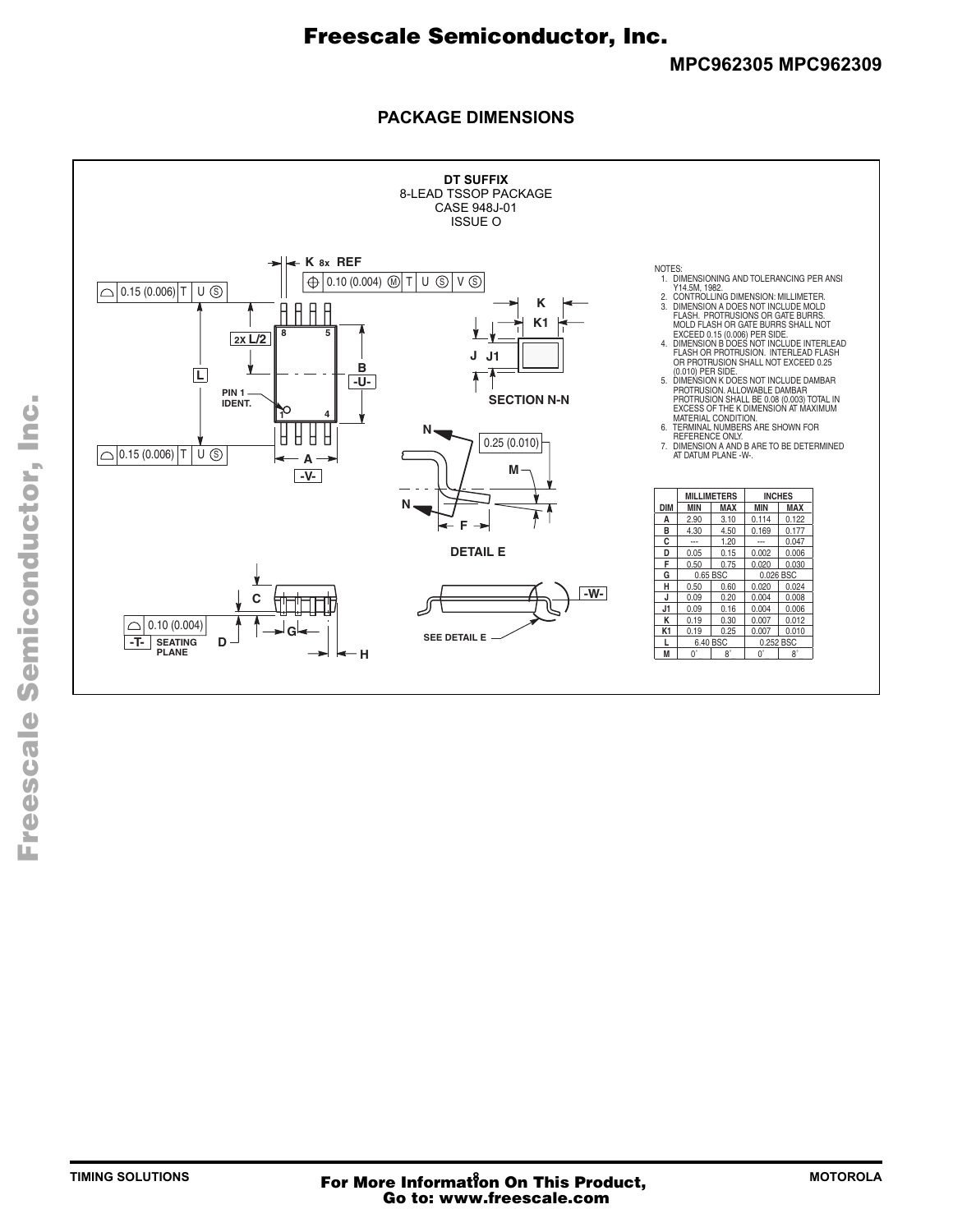## **PACKAGE DIMENSIONS**

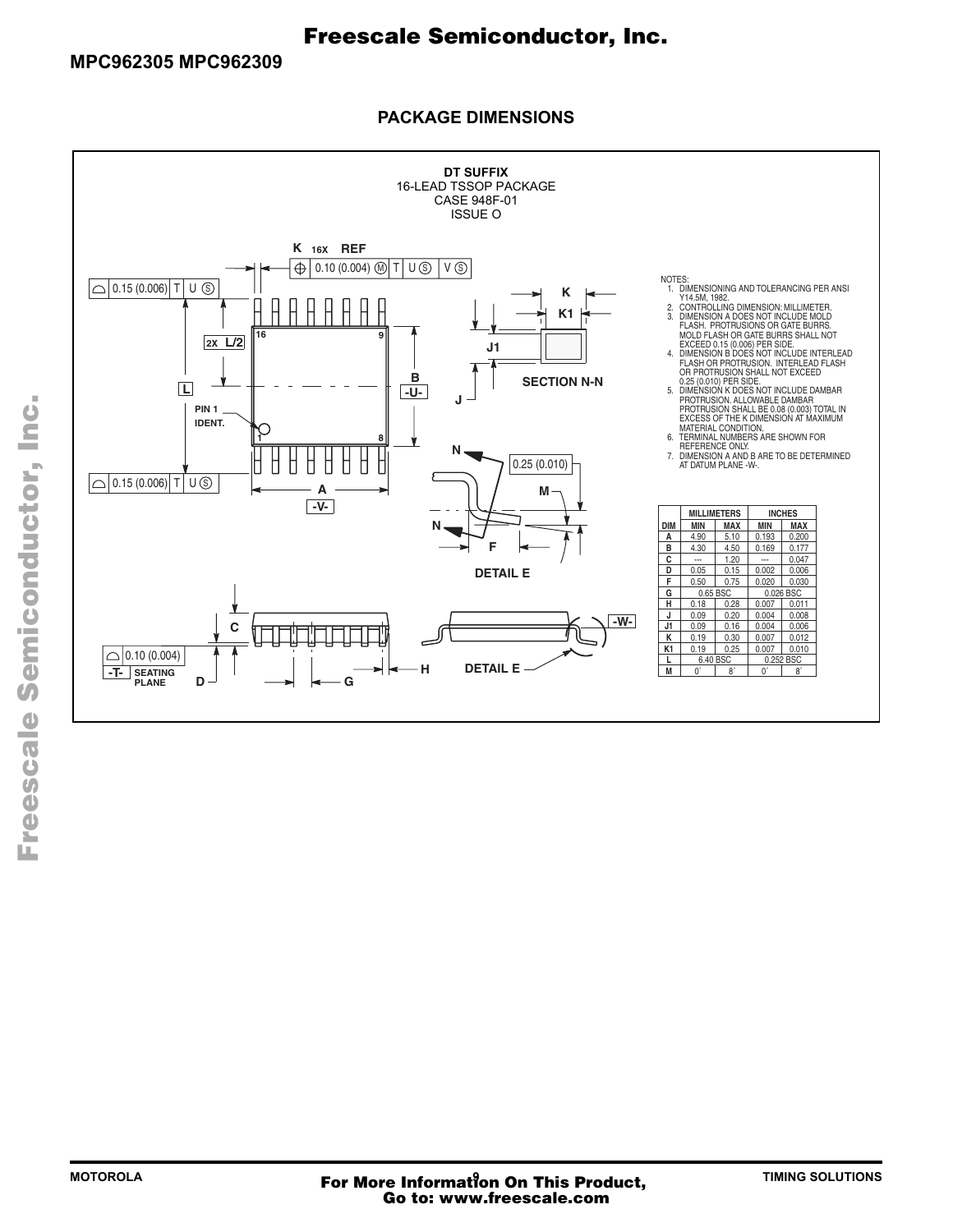**MPC962305 MPC962309**

**NOTES**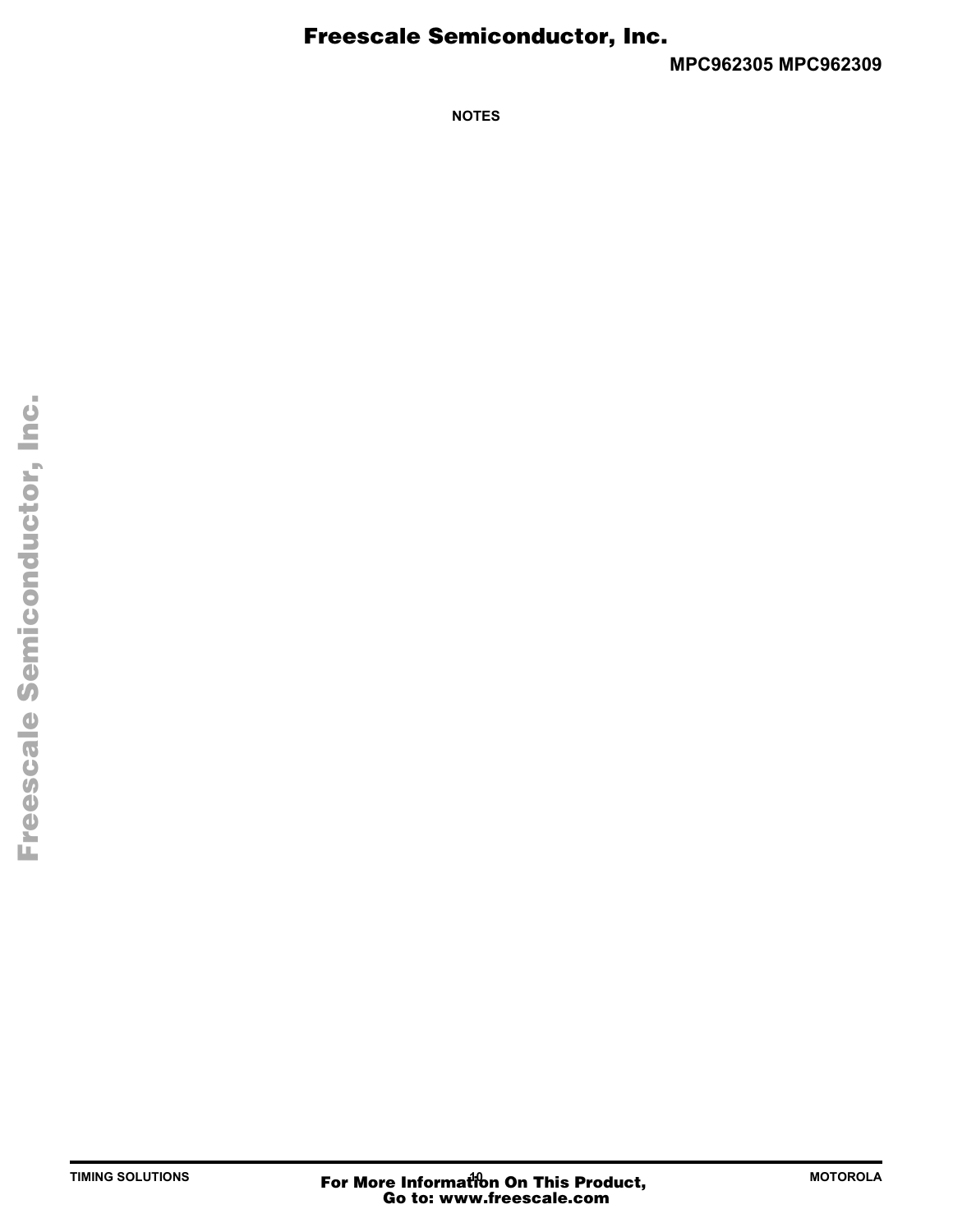**NOTES**